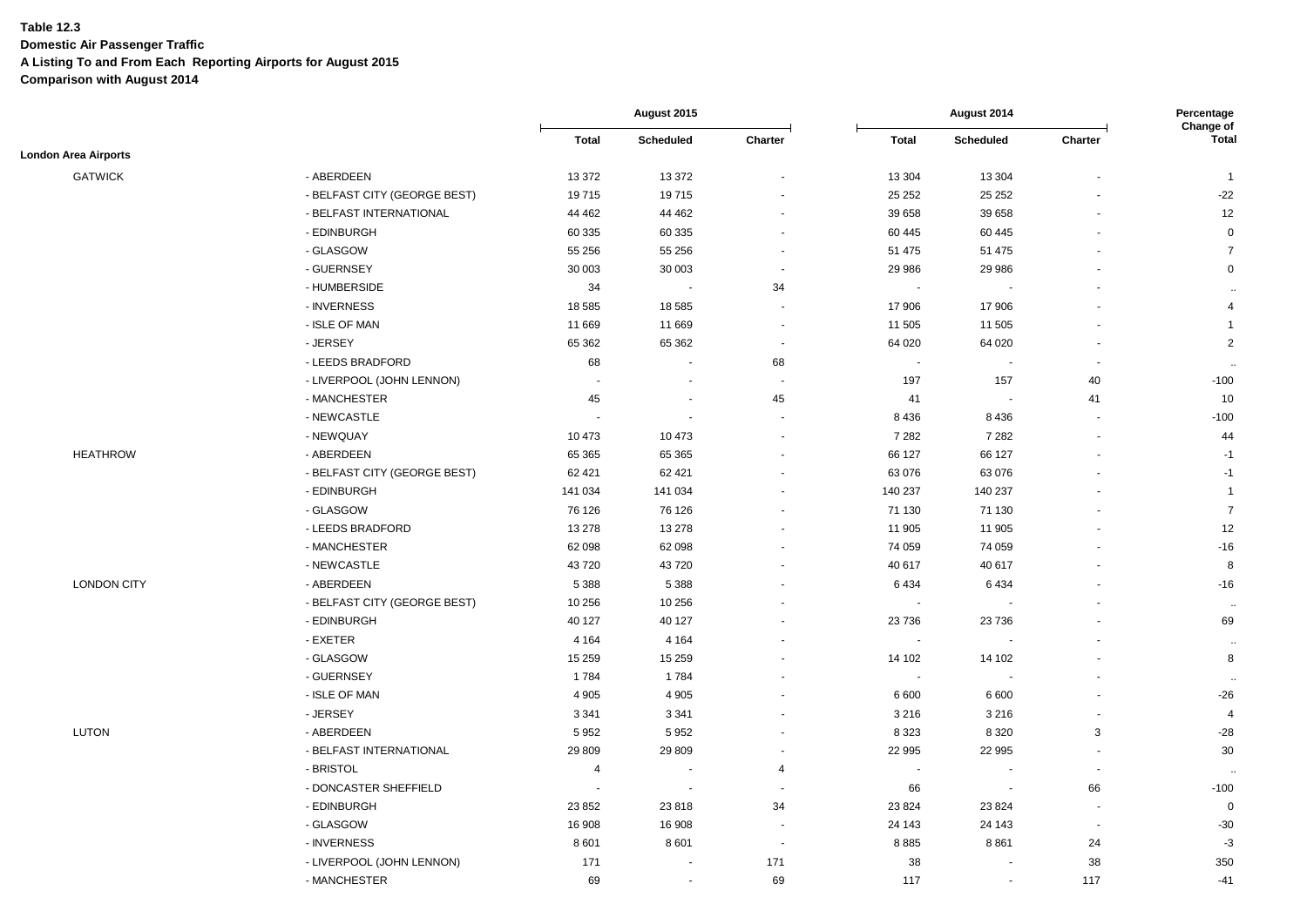**Domestic Air Passenger Traffic**

**A Listing To and From Each Reporting Airports for August 2015**

|                                   |                               |                    | August 2015              |                          |                          | August 2014                 |                          | Percentage                         |
|-----------------------------------|-------------------------------|--------------------|--------------------------|--------------------------|--------------------------|-----------------------------|--------------------------|------------------------------------|
| <b>LUTON</b>                      | - NEWCASTLE                   | <b>Total</b><br>54 | Scheduled<br>÷,          | Charter<br>54            | <b>Total</b><br>77       | Scheduled<br>÷,             | Charter<br>77            | Change of<br><b>Total</b><br>$-30$ |
| SOUTHEND                          | - JERSEY                      | 4773               | 4773                     | $\sim$                   | 2415                     | 2415                        |                          | 98                                 |
|                                   | - NEWQUAY                     | $\sim$             |                          |                          | 1819                     | 1819                        |                          | $-100$                             |
| <b>STANSTED</b>                   | - BELFAST INTERNATIONAL       | 28 3 68            | 28 3 68                  | $\sim$                   | 26 146                   | 26 130                      | 16                       | 8                                  |
|                                   | - CITY OF DERRY (EGLINTON)    | 10826              | 10 826                   |                          | 11 039                   | 11 039                      |                          | $-2$                               |
|                                   | - DUNDEE                      | 1804               | 1804                     |                          | 1857                     | 1857                        |                          | $-3$                               |
|                                   | - EDINBURGH                   | 47 224             | 47 224                   |                          | 26 752                   | 26 752                      |                          | 77                                 |
|                                   | - GLASGOW                     | 43 995             | 43 995                   |                          | 20 577                   | 20 577                      |                          | 114                                |
|                                   |                               |                    |                          |                          | 3416                     |                             |                          |                                    |
|                                   | - GUERNSEY                    | 4 2 3 4            | 4 2 3 4                  |                          |                          | 3416                        |                          | 24                                 |
|                                   | - ISLE OF MAN                 | 6070               | 6 0 7 0                  |                          | $\overline{\phantom{a}}$ | $\overline{\phantom{a}}$    |                          | $\bullet\bullet$                   |
|                                   | - JERSEY                      | $\blacksquare$     |                          |                          | 3 2 1 9                  | 3 2 1 9                     |                          | $-100$                             |
|                                   | - NEWCASTLE                   | 4 5 4 3            | 4543                     |                          |                          | $\overline{\phantom{a}}$    |                          | $\bullet\bullet$                   |
|                                   | - NEWQUAY                     | 3511               | 3511                     | $\sim$                   | $\blacksquare$           | $\sim$                      | $\sim$                   | $\ddotsc$                          |
| <b>Total London Area Airports</b> |                               | 1 119 413          | 1 118 934                | 479                      | 1 036 454                | 422                         | 422                      | 8                                  |
| <b>Other Reporting Airports</b>   |                               |                    |                          |                          |                          |                             |                          |                                    |
| ABERDEEN                          | - BELFAST CITY (GEORGE BEST)  | 3 3 8 9            | 3 3 8 9                  | $\sim$                   | 3 9 5 6                  | 3956                        | $\sim$                   | $-14$                              |
|                                   | - BIRMINGHAM                  | 10 608             | 10 608                   |                          | 12 119                   | 12 119                      |                          | $-12$                              |
|                                   | - BRISTOL                     | 2090               | 2 0 9 0                  |                          | 2688                     | 2688                        |                          | $-22$                              |
|                                   | - CARDIFF WALES               | 634                | 634                      |                          | 877                      | 877                         |                          | $-28$                              |
|                                   | - DURHAM TEES VALLEY          | 2 0 0 5            | 2 0 0 5                  | $\overline{\phantom{a}}$ | 2680                     | 2680                        |                          | $-25$                              |
|                                   | - EAST MIDLANDS INTERNATIONAL | 1 0 4 1            | 1 0 4 1                  |                          | 1 0 8 9                  | 1 0 8 9                     |                          | $-4$                               |
|                                   | - EDINBURGH                   | 146                | $\sim$                   | 146                      | $\overline{\phantom{a}}$ | ٠.                          |                          | $\sim$                             |
|                                   | - GATWICK                     | 13510              | 13510                    |                          | 13510                    | 13510                       |                          | $\pmb{0}$                          |
|                                   | - HEATHROW                    | 65 410             | 65 410                   | $\sim$                   | 66 160                   | 66 160                      |                          | $-1$                               |
|                                   | - HUMBERSIDE                  | 2 2 7 7            | 2 2 7 7                  | $\sim$                   | 3015                     | 3015                        |                          | $-24$                              |
|                                   | - JERSEY                      | 685                | 685                      |                          | 681                      | 681                         |                          | $\overline{1}$                     |
|                                   | - KIRKWALL                    | 4607               | 4 607                    |                          | 4611                     | 4611                        |                          | $\pmb{0}$                          |
|                                   | - LEEDS BRADFORD              | 805                | 805                      |                          | 647                      | 647                         |                          | 24                                 |
|                                   | - LONDON CITY                 | 5 4 6 5            | 5 4 6 5                  |                          | 6473                     | 6473                        | $\overline{\phantom{a}}$ | $-16$                              |
|                                   | - LUTON                       | 6011               | 6011                     |                          | 8 3 8 4                  | 8 3 8 1                     | 3                        | $-28$                              |
|                                   | - MANCHESTER                  | 16 527             | 16 379                   | 148                      | 19582                    | 19482                       | 100                      | $-16$                              |
|                                   | - NEWCASTLE                   | 1558               | 1 5 5 8                  | $\sim$                   | 2 3 3 3                  | 2 2 9 4                     | 39                       | $-33$                              |
|                                   | - NORWICH                     | 4 3 5 6            | 4 3 5 6                  | $\sim$                   | 5 0 6 5                  | 5 0 6 5                     |                          | $-14$                              |
|                                   | - SCATSTA                     | 11 473             | $\overline{\phantom{a}}$ | 11 473                   | 14 317                   | $\mathcal{L}_{\mathcal{A}}$ | 14 317                   | $-20$                              |
|                                   | - SOUTHAMPTON                 | 790                | 790                      |                          | 656                      | 656                         |                          | 20                                 |
|                                   | - STORNOWAY                   | 481                | 481                      |                          | 557                      | 557                         | $\overline{\phantom{a}}$ | $-14$                              |
|                                   | - SUMBURGH                    | 15 253             | 7610                     | 7643                     | 14 3 53                  | 8891                        | 5 4 6 2                  | 6                                  |
|                                   | - WICK JOHN O GROATS          | 922                | 922                      | $\sim$                   | 1 2 9 0                  | 1 0 8 1                     | 209                      | $-29$                              |
| ALDERNEY                          | - GUERNSEY                    | 4 2 2 0            | 4 2 2 0                  |                          | 4556                     | 4 5 5 6                     |                          | $-7$                               |
|                                   | - SOUTHAMPTON                 | 3727               | 3727                     |                          | 3982                     | 3 9 8 2                     | $\overline{\phantom{a}}$ | $-6$                               |
|                                   |                               |                    |                          |                          |                          |                             |                          |                                    |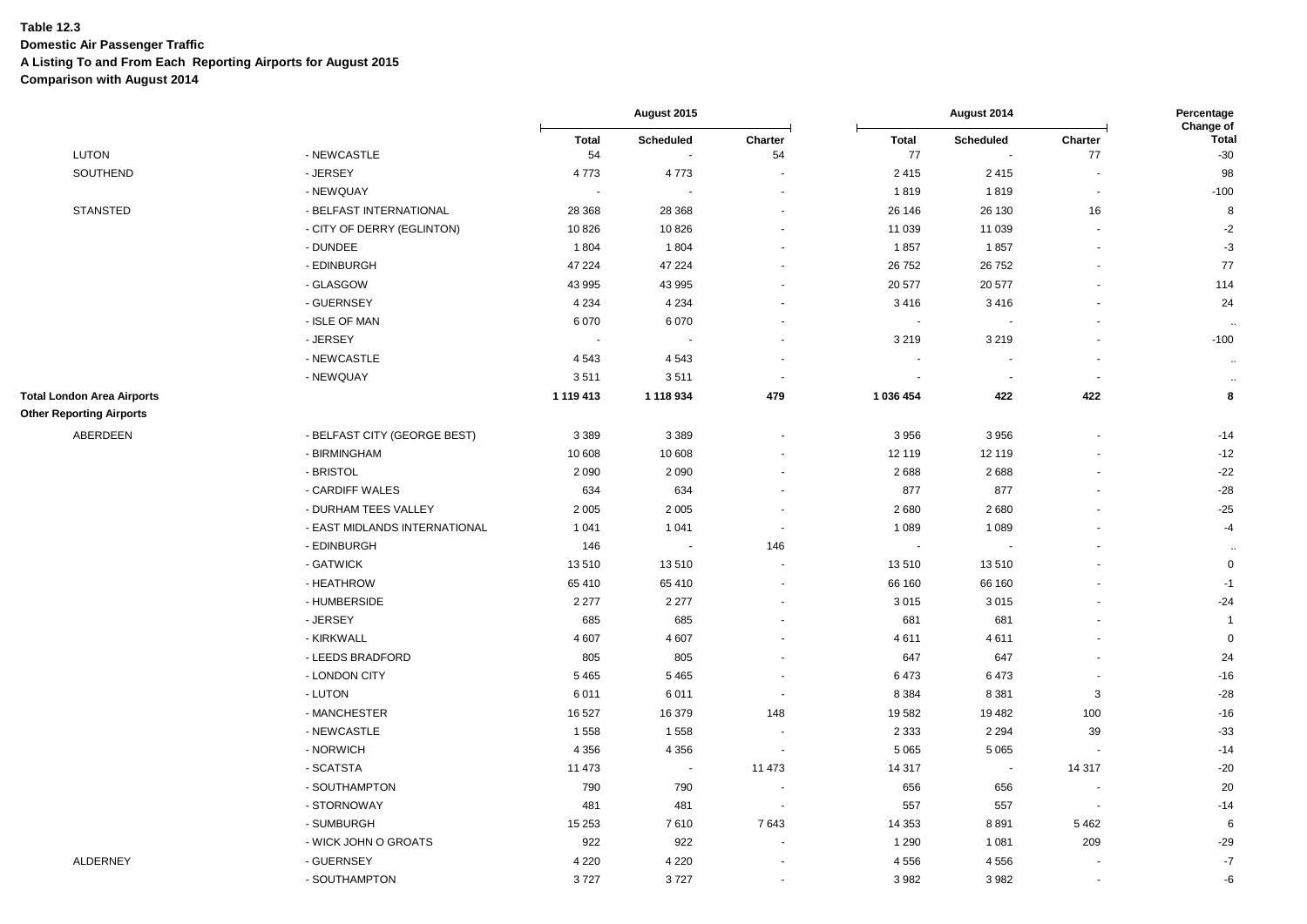## **Table 12.3 Domestic Air Passenger Traffic A Listing To and From Each Reporting Airports for August 2015 Comparison with August 2014**

|                            |                               |              |                          |         |         |                  |         | Change of            |
|----------------------------|-------------------------------|--------------|--------------------------|---------|---------|------------------|---------|----------------------|
|                            |                               | <b>Total</b> | Scheduled                | Charter | Total   | <b>Scheduled</b> | Charter | <b>Total</b>         |
| BARRA                      | - GLASGOW                     | 1410         | 1410                     |         | 1486    | 1486             |         | $-5$                 |
| BELFAST CITY (GEORGE BEST) | - ABERDEEN                    | 3 3 4 5      | 3 3 4 5                  |         | 3898    | 3898             |         | $-14$                |
|                            | - BIRMINGHAM                  | 24 8 94      | 24 894                   |         | 24 909  | 24 909           |         | $\mathbf 0$          |
|                            | - BLACKPOOL                   | 1 1 7 2      | 1 1 7 2                  |         |         |                  |         |                      |
|                            | - CARDIFF WALES               | 4 3 2 5      | 4 3 2 5                  |         | 4 4 4 2 | 4 4 4 2          |         | $-3$                 |
|                            | - DONCASTER SHEFFIELD         |              |                          |         | 933     | 933              |         | $-100$               |
|                            | - EAST MIDLANDS INTERNATIONAL | 15 089       | 15 089                   |         | 14 622  | 14 622           |         | 3                    |
|                            | - EDINBURGH                   | 13 047       | 13 047                   |         | 14 2 21 | 14 2 21          |         | -8                   |
|                            | - EXETER                      | 3767         | 3767                     |         | 4 2 7 5 | 4 2 7 5          |         | $-12$                |
|                            | - GATWICK                     | 19678        | 19678                    |         | 25 20 6 | 25 20 6          |         | $-22$                |
|                            | - GLASGOW                     | 14823        | 14 8 23                  |         | 14 507  | 14 507           |         | $\overline{2}$       |
|                            | - HEATHROW                    | 61743        | 61 743                   |         | 62 499  | 62 499           |         | $-1$                 |
|                            | - INVERNESS                   | 2988         | 2988                     |         | 3 1 2 1 | 3 1 2 1          |         | $-4$                 |
|                            | - ISLE OF MAN                 | 1 1 6 8      | 1 1 6 8                  |         | 2 4 6 4 | 2 4 6 4          |         | $-53$                |
|                            | - LEEDS BRADFORD              | 14 4 08      | 14 4 08                  |         | 14 704  | 14704            |         | $-2$                 |
|                            | - LIVERPOOL (JOHN LENNON)     | 10786        | 10786                    |         |         |                  |         |                      |
|                            | - LONDON CITY                 | 10 207       | 10 207                   |         |         |                  |         | $\ddot{\phantom{a}}$ |
|                            | - MANCHESTER                  | 26 419       | 26 419                   |         | 28 0 33 | 28 0 33          |         | -6                   |
|                            | - NEWCASTLE                   | 2922         | 2922                     |         | 3076    | 3076             |         | $-5$                 |
|                            | - NEWQUAY                     | 459          | 459                      |         | 661     | 661              |         | $-31$                |
|                            | - SOUTHAMPTON                 | 11 525       | 11 525                   |         | 11 281  | 11 281           |         | $\overline{2}$       |
| BELFAST INTERNATIONAL      | - BIRMINGHAM                  | 11 692       | 11 692                   |         | 12717   | 12717            |         | -8                   |
|                            | - BRISTOL                     | 21 689       | 21 689                   |         | 21 382  | 21 382           |         | -1                   |
|                            | - EDINBURGH                   | 23 244       | 23 244                   |         | 20 447  | 20 447           |         | 14                   |
|                            | - GATWICK                     | 45 146       | 45 146                   |         | 40 215  | 40 215           |         | 12                   |
|                            | - GLASGOW                     | 23 3 24      | 23 324                   |         | 21 0 27 | 21 0 27          |         | 11                   |
|                            | - JERSEY                      | 3 1 8 8      | 3 1 8 8                  |         | 2 5 3 4 | 2 5 3 4          |         | 26                   |
|                            | - LIVERPOOL (JOHN LENNON)     | 38 040       | 38 040                   |         | 36 751  | 36751            |         | 4                    |
|                            | - LUTON                       | 30 141       | 30 141                   |         | 23 4 83 | 23 4 83          |         | 28                   |
|                            | - MANCHESTER                  | 18 527       | 18 5 27                  |         | 16 3 65 | 16 365           |         | 13                   |
|                            | - NEWCASTLE                   | 19016        | 19016                    |         | 16 186  | 16 186           |         | 17                   |
|                            | - STANSTED                    | 28 4 68      | 28 4 68                  |         | 26 138  | 26 138           |         | 9                    |
| BENBECULA                  | - GLASGOW                     | 2 4 2 0      | 2 4 2 0                  |         | 2 3 0 3 | 2 3 0 3          |         | 5                    |
|                            | - STORNOWAY                   | 638          | 638                      |         | 640     | 640              |         | $\mathbf 0$          |
| BIGGIN HILL                | - BIRMINGHAM                  | 73           | $\overline{\phantom{a}}$ | 73      |         |                  |         |                      |
| <b>BIRMINGHAM</b>          | - ABERDEEN                    | 10 536       | 10 536                   |         | 11 970  | 11 970           |         | $-12$                |
|                            | - BELFAST CITY (GEORGE BEST)  | 24 873       | 24 873                   |         | 24 952  | 24 952           |         | $\mathbf 0$          |
|                            | - BELFAST INTERNATIONAL       | 11 576       | 11 576                   |         | 12 502  | 12 502           |         | $-7$                 |
|                            | - CITY OF DERRY (EGLINTON)    |              |                          |         | 5893    | 5893             |         | $-100$               |
|                            | - EDINBURGH                   | 22 616       | 22 616                   |         | 26 419  | 26 419           |         | $-14$                |
|                            |                               |              |                          |         |         |                  |         |                      |

**August 2015 August 2014**

**Percentage**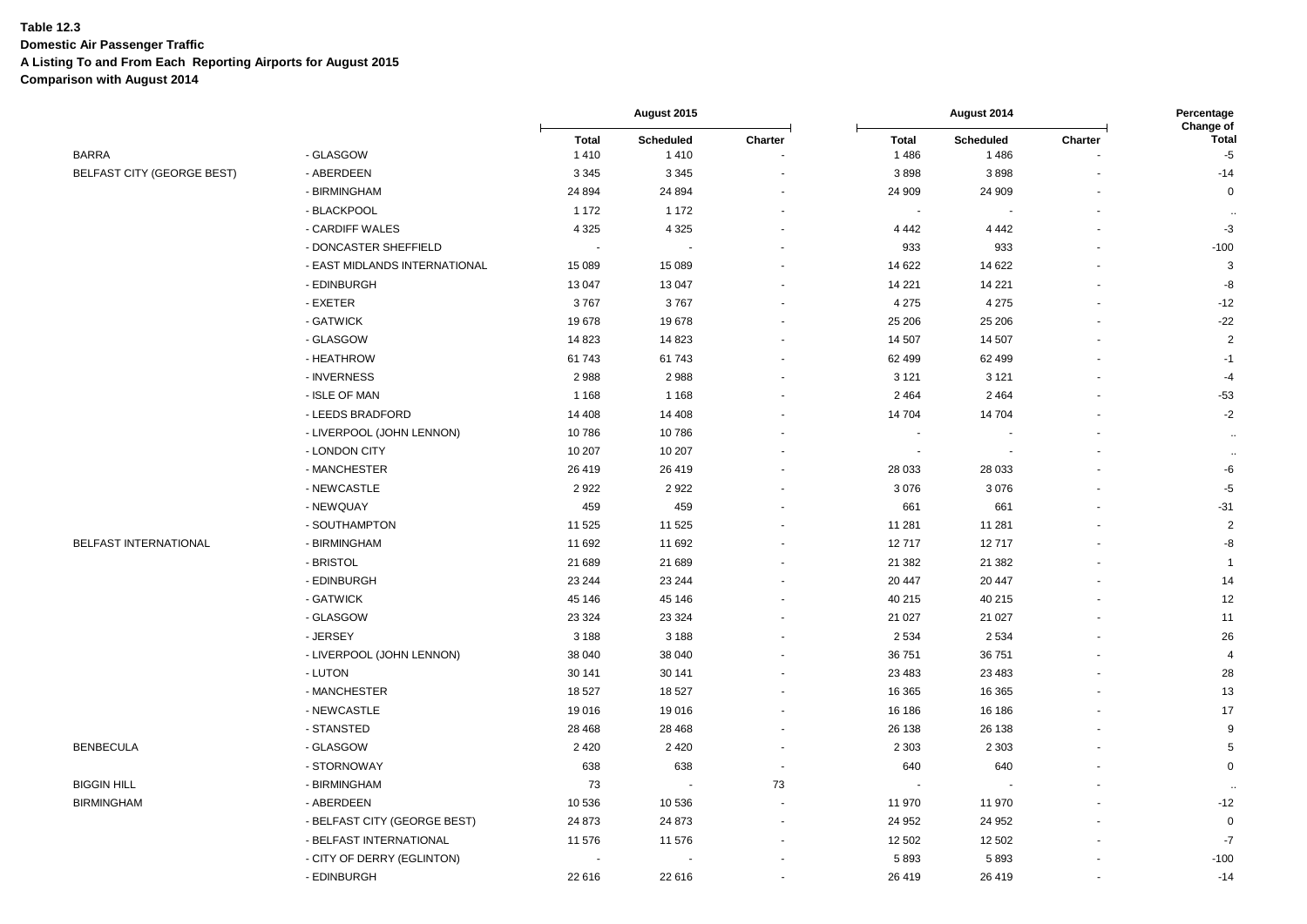### **Table 12.3 Domestic Air Passenger Traffic**

**A Listing To and From Each Reporting Airports for August 2015**

|                          |                               |                        | August 2015              |                          |                       | August 2014              |                          | Percentage<br>Change of |
|--------------------------|-------------------------------|------------------------|--------------------------|--------------------------|-----------------------|--------------------------|--------------------------|-------------------------|
| <b>BIRMINGHAM</b>        | - GLASGOW                     | <b>Total</b><br>19 211 | Scheduled<br>19 211      | Charter                  | <b>Total</b><br>19585 | Scheduled<br>19585       | Charter                  | <b>Total</b><br>$-2$    |
|                          | - GUERNSEY                    | 2793                   | 2793                     |                          | 2 1 0 8               | 2 1 0 8                  |                          | 32                      |
|                          | - INVERNESS                   | 4 3 2 3                | 4 3 2 3                  | $\sim$                   | 5474                  | 5474                     |                          | $-21$                   |
|                          | - ISLE OF MAN                 | 4 4 8 4                | 4 4 8 4                  |                          | 4832                  | 4 8 3 2                  |                          | $-7$                    |
|                          | - JERSEY                      | 7987                   | 7987                     | $\sim$                   | 8 1 2 2               | 8 1 2 2                  |                          | $-2$                    |
|                          | - LUTON                       |                        |                          |                          | 214                   | 214                      |                          | $-100$                  |
|                          | - NEWCASTLE                   | 349                    | 349                      |                          | 516                   | 369                      | 147                      | $-32$                   |
|                          | - NEWQUAY                     | 3949                   | 3949                     | $\sim$                   | 4 0 7 8               | 4 0 7 8                  | $\overline{\phantom{a}}$ | $-3$                    |
| <b>BLACKPOOL</b>         | - ISLE OF MAN                 | 1 2 2 9                | 1 2 2 9                  | $\sim$                   | 1792                  | 1792                     |                          | $-31$                   |
| <b>BOURNEMOUTH</b>       | - BIRMINGHAM                  | 67                     | $\overline{\phantom{a}}$ | 67                       | $\blacksquare$        |                          |                          | $\ddotsc$               |
|                          | - DURHAM TEES VALLEY          | 76                     |                          | 76                       |                       |                          |                          | $\ddotsc$               |
|                          | - EAST MIDLANDS INTERNATIONAL | 34                     | $\overline{\phantom{a}}$ | 34                       |                       |                          |                          | $\ddot{\phantom{a}}$    |
|                          | - GLASGOW                     | 4 4 7 4                | 4 4 7 4                  | $\sim$                   |                       |                          |                          | $\ddotsc$               |
|                          | - GUERNSEY                    | 85                     | $\overline{\phantom{a}}$ | 85                       |                       |                          |                          | $\ddotsc$               |
|                          | - JERSEY                      | 3 3 6 2                | 3 3 6 2                  | $\sim$                   |                       |                          |                          | $\cdot$ .               |
|                          | - LIVERPOOL (JOHN LENNON)     | 74                     | $\overline{\phantom{a}}$ | 74                       |                       |                          |                          | $\ddotsc$               |
|                          | - MANCHESTER                  | 4 2 5 0                | 4 1 8 8                  | 62                       |                       |                          |                          | $\ddotsc$               |
| <b>BRISTOL</b>           | - ABERDEEN                    | 2 0 9 0                | 2 0 9 0                  | $\overline{\phantom{a}}$ | 2661                  | 2661                     |                          | $-21$                   |
|                          | - BELFAST INTERNATIONAL       | 21919                  | 21 919                   | $\overline{a}$           | 21 373                | 21 373                   |                          | 3                       |
|                          | - EDINBURGH                   | 29 248                 | 29 248                   |                          | 28 453                | 28 453                   |                          | $\mathbf{3}$            |
|                          | - GLASGOW                     | 20 26 6                | 20 26 6                  | $\sim$                   | 19 361                | 19 361                   |                          | $\sqrt{5}$              |
|                          | - GUERNSEY                    | 3 4 0 4                | 3 4 0 4                  | $\sim$                   | 3 2 0 1               | 3 2 0 1                  | $\blacksquare$           | 6                       |
|                          | - HAWARDEN                    | 86                     | $\overline{\phantom{a}}$ | 86                       | 302                   | $\overline{\phantom{a}}$ | 302                      | $-72$                   |
|                          | - INVERNESS                   | 9314                   | 9 3 1 4                  | $\sim$                   | 8733                  | 8733                     |                          | $\overline{7}$          |
|                          | - ISLE OF MAN                 | 4 207                  | 4 2 0 7                  | $\sim$                   |                       |                          |                          | $\ddot{\phantom{a}}$    |
|                          | - JERSEY                      | 3 3 5 4                | 3 3 5 4                  |                          | 3849                  | 3849                     |                          | $-13$                   |
|                          | - NEWCASTLE                   | 14 992                 | 14 992                   | $\sim$                   | 14 963                | 14 963                   | $\overline{\phantom{a}}$ | $\mathbf 0$             |
| CAMBRIDGE                | - JERSEY                      | 486                    | $\overline{\phantom{a}}$ | 486                      | 404                   |                          | 404                      | 20                      |
| CAMPBELTOWN              | - GLASGOW                     | 949                    | 949                      |                          | 1 0 6 1               | 1 0 6 1                  |                          | $-11$                   |
| <b>CARDIFF WALES</b>     | - ABERDEEN                    | 78                     | 78                       | $\sim$                   | 81                    | 81                       |                          | $-4$                    |
|                          | - ANGLESEY (VALLEY)           | 853                    | 853                      | $\sim$                   | 689                   | 689                      |                          | 24                      |
|                          | - BELFAST CITY (GEORGE BEST)  | 4 4 0 2                | 4 4 0 2                  |                          | 4510                  | 4510                     |                          | $-2$                    |
|                          | - EDINBURGH                   | 6382                   | 6 3 8 2                  |                          | 4 2 1 4               | 4 2 1 4                  |                          | 51                      |
|                          | - GLASGOW                     | 2958                   | 2958                     | $\sim$                   | 2819                  | 2819                     |                          | $\sqrt{5}$              |
|                          | - JERSEY                      | 2 1 1 8                | 2 1 1 8                  | $\sim$                   | 1918                  | 1918                     | $\blacksquare$           | 10                      |
|                          | - MANCHESTER                  | 153                    | $\overline{\phantom{a}}$ | 153                      | 189                   | $\overline{\phantom{a}}$ | 189                      | $-19$                   |
|                          | - NEWCASTLE                   | 978                    | 823                      | 155                      | 734                   | 734                      |                          | 33                      |
| CITY OF DERRY (EGLINTON) | - BIRMINGHAM                  |                        | $\sim$                   | $\overline{\phantom{a}}$ | 5945                  | 5945                     | $\overline{\phantom{a}}$ | $-100$                  |
|                          | - GLASGOW                     | 7 2 4 5                | 7 2 4 5                  |                          |                       |                          |                          |                         |
|                          | - LIVERPOOL (JOHN LENNON)     | 7787                   | 7787                     |                          | 8761                  | 8761                     |                          | $-11$                   |
|                          |                               |                        |                          |                          |                       |                          |                          |                         |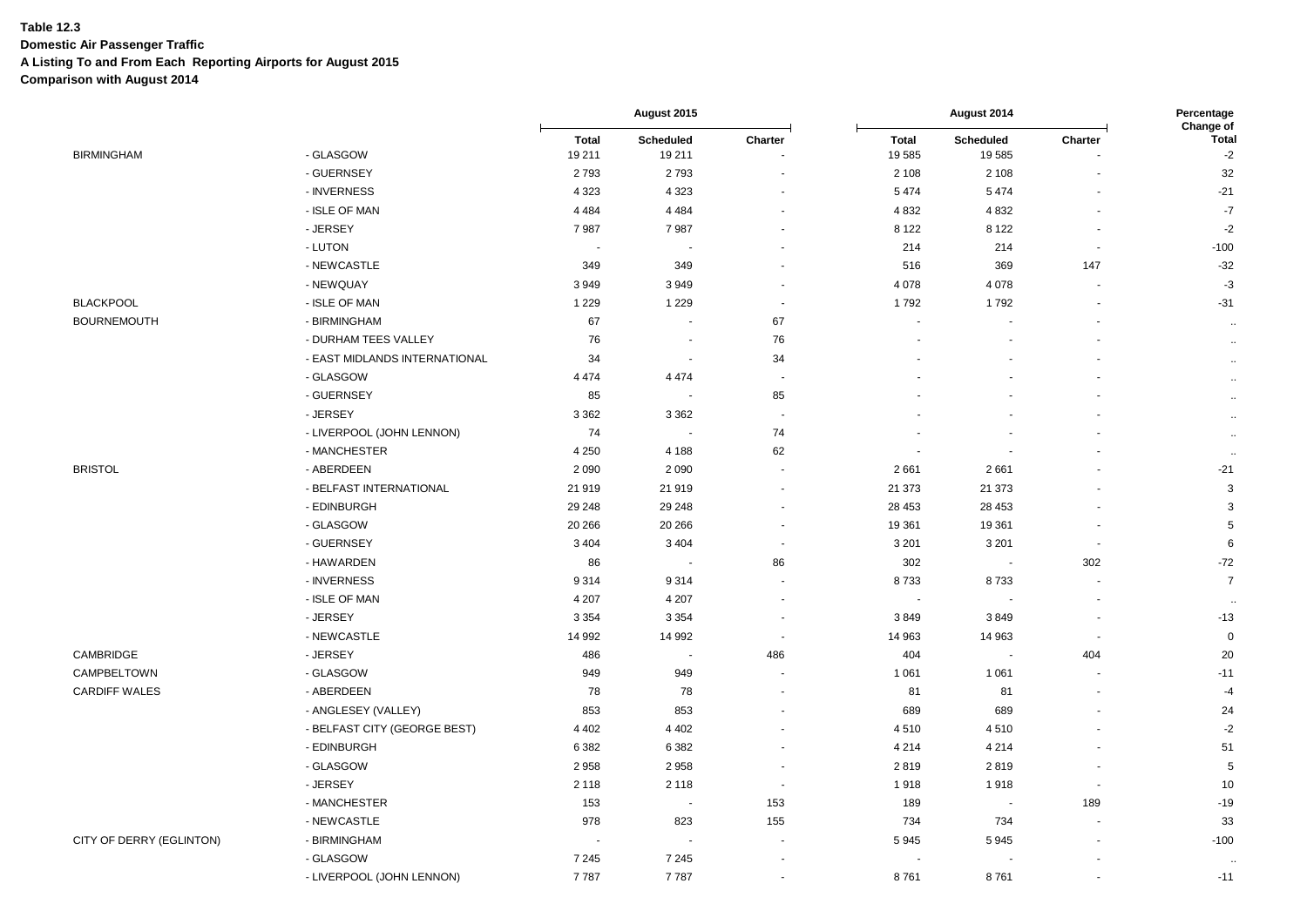# **Table 12.3 Domestic Air Passenger Traffic**

**A Listing To and From Each Reporting Airports for August 2015**

|                             |                               |                                          | August 2015                           |                       |                          | August 2014          |                          | Percentage<br>Change of |
|-----------------------------|-------------------------------|------------------------------------------|---------------------------------------|-----------------------|--------------------------|----------------------|--------------------------|-------------------------|
| CITY OF DERRY (EGLINTON)    | - PRESTWICK                   | <b>Total</b><br>$\overline{\phantom{a}}$ | Scheduled<br>$\overline{\phantom{a}}$ | Charter               | <b>Total</b><br>6 3 9 7  | Scheduled<br>6 3 9 7 | Charter                  | <b>Total</b><br>$-100$  |
|                             | - STANSTED                    | 10833                                    | 10833                                 |                       | 11 0 36                  | 11 036               |                          | $-2$                    |
| DONCASTER SHEFFIELD         | - BELFAST CITY (GEORGE BEST)  | $\sim$                                   |                                       |                       | 943                      | 943                  |                          | $-100$                  |
|                             | - ISLE OF MAN                 | $\sim$                                   | $\sim$                                | $\sim$                | 235                      | 235                  | $\sim$                   | $-100$                  |
|                             | - JERSEY                      | 731                                      | 731                                   | $\blacksquare$        | 808                      | 808                  | $\overline{\phantom{a}}$ | $-10$                   |
|                             | - LUTON                       | $\sim$                                   | $\blacksquare$                        | $\blacksquare$        | 68                       |                      | 68                       | $-100$                  |
| <b>DUNDEE</b>               | - JERSEY                      | 473                                      | $\sim$                                | 473                   | 454                      |                      | 454                      | $\overline{4}$          |
|                             | - STANSTED                    | 1782                                     | 1782                                  | $\sim$                | 1830                     | 1830                 |                          | $-3$                    |
| DURHAM TEES VALLEY          | - ABERDEEN                    | 2 0 0 2                                  | 2 0 0 2                               | $\blacksquare$        | 2682                     | 2682                 | $\sim$                   | $-25$                   |
|                             | - BOURNEMOUTH                 | 75                                       | $\sim$                                | 75                    | $\sim$                   |                      | $\overline{\phantom{a}}$ | $\ddotsc$               |
|                             | - FARNBOROUGH                 |                                          | $\overline{\phantom{a}}$              | ÷,                    | 29                       |                      | 29                       | $-100$                  |
|                             | - JERSEY                      | 733                                      | 733                                   | ä,                    | 725                      | 725                  |                          | $\overline{1}$          |
| EAST MIDLANDS INTERNATIONAL | - ABERDEEN                    | 969                                      | 969                                   | $\blacksquare$        | 1 1 0 3                  | 1 1 0 3              |                          | $-12$                   |
|                             | - BELFAST CITY (GEORGE BEST)  | 15 086                                   | 15 086                                | $\blacksquare$        | 14 6 18                  | 14 618               |                          | 3                       |
|                             | - BOURNEMOUTH                 | 50                                       | $\blacksquare$                        | 50                    | $\blacksquare$           |                      |                          | $\ddotsc$               |
|                             | - EDINBURGH                   | 8 1 3 0                                  | 8 1 3 0                               |                       | 8 1 6 8                  | 8 1 6 8              |                          | $\mathbf 0$             |
|                             | - GLASGOW                     | 7717                                     | 7717                                  | ä,                    | 7841                     | 7841                 |                          | $-2$                    |
|                             | - GUERNSEY                    | 4 9 0 7                                  | 4 9 0 7                               |                       | 3927                     | 3 9 2 7              |                          | 25                      |
|                             | - JERSEY                      | 4 1 4 1                                  | 4 1 4 1                               | $\sim$                | 5 1 9 8                  | 5 1 9 8              |                          | $-20$                   |
|                             | - NEWCASTLE                   | 34                                       | $\overline{\phantom{a}}$              | 34                    |                          |                      |                          | $\bullet\bullet$        |
| <b>EDINBURGH</b>            | - ABERDEEN                    | 147                                      | $\sim$                                | 147                   | $\overline{\phantom{a}}$ |                      |                          | $\ddotsc$               |
|                             | - BELFAST CITY (GEORGE BEST)  | 13 153                                   | 13 153                                | $\blacksquare$        | 14 3 33                  | 14 3 33              |                          | -8                      |
|                             | - BELFAST INTERNATIONAL       | 23 209                                   | 23 209                                | $\sim$                | 20 473                   | 20 473               |                          | 13                      |
|                             | - BIRMINGHAM                  | 22 652                                   | 22 652                                | ä,                    | 26 536                   | 26 536               |                          | $-15$                   |
|                             | - BRISTOL                     | 29 195                                   | 29 195                                | $\blacksquare$        | 28 4 31                  | 28 4 31              |                          | 3                       |
|                             | - CARDIFF WALES               | 6 3 0 5                                  | 6 3 0 5                               | $\tilde{\phantom{a}}$ | 4 2 3 3                  | 4 2 3 3              |                          | 49                      |
|                             | - DUNDEE                      | 18                                       | $\blacksquare$                        | 18                    | $\sim$                   |                      |                          | $\ddot{\phantom{1}}$    |
|                             | - EAST MIDLANDS INTERNATIONAL | 8 1 2 4                                  | 8 1 2 4                               | $\tilde{\phantom{a}}$ | 8 2 2 0                  | 8 2 2 0              |                          | $-1$                    |
|                             | - EXETER                      | 4548                                     | 4548                                  | $\frac{1}{2}$         | 4 3 3 7                  | 4 3 3 7              |                          | 5                       |
|                             | - GATWICK                     | 60 497                                   | 60 497                                | $\overline{a}$        | 60 639                   | 60 639               |                          | $\mathbf 0$             |
|                             | - HEATHROW                    | 141 041                                  | 141 041                               | $\overline{a}$        | 140 235                  | 140 235              |                          | $\mathbf{1}$            |
|                             | - INVERNESS                   | ÷.                                       | $\overline{\phantom{a}}$              | $\ddot{\phantom{1}}$  | 24                       | 24                   |                          | $-100$                  |
|                             | - JERSEY                      | 2 3 6 6                                  | 2 3 6 6                               | $\overline{a}$        | 669                      | 669                  |                          | 254                     |
|                             | - KIRKWALL                    | 4 3 8 8                                  | 4 3 8 8                               | $\overline{a}$        | 4 6 4 2                  | 4 6 4 2              |                          | $-5$                    |
|                             | - LONDON CITY                 | 40 261                                   | 40 261                                | ÷                     | 23 783                   | 23783                |                          | 69                      |
|                             | - LUTON                       | 23 936                                   | 23 936                                |                       | 23 957                   | 23 957               |                          | $\mathbf 0$             |
|                             | - MANCHESTER                  | 9806                                     | 9806                                  |                       | 9 1 5 2                  | 9 1 5 2              |                          | $\overline{7}$          |
|                             | - NEWQUAY                     | 699                                      | 699                                   |                       | 712                      | 712                  |                          | $-2$                    |
|                             | - NORWICH                     | 2998                                     | 2998                                  |                       | 3 0 8 7                  | 3 0 8 7              |                          | $-3$                    |
|                             | - SOUTHAMPTON                 | 18 222                                   | 18 222                                | ÷                     | 19 315                   | 19 315               | $\overline{\phantom{a}}$ | -6                      |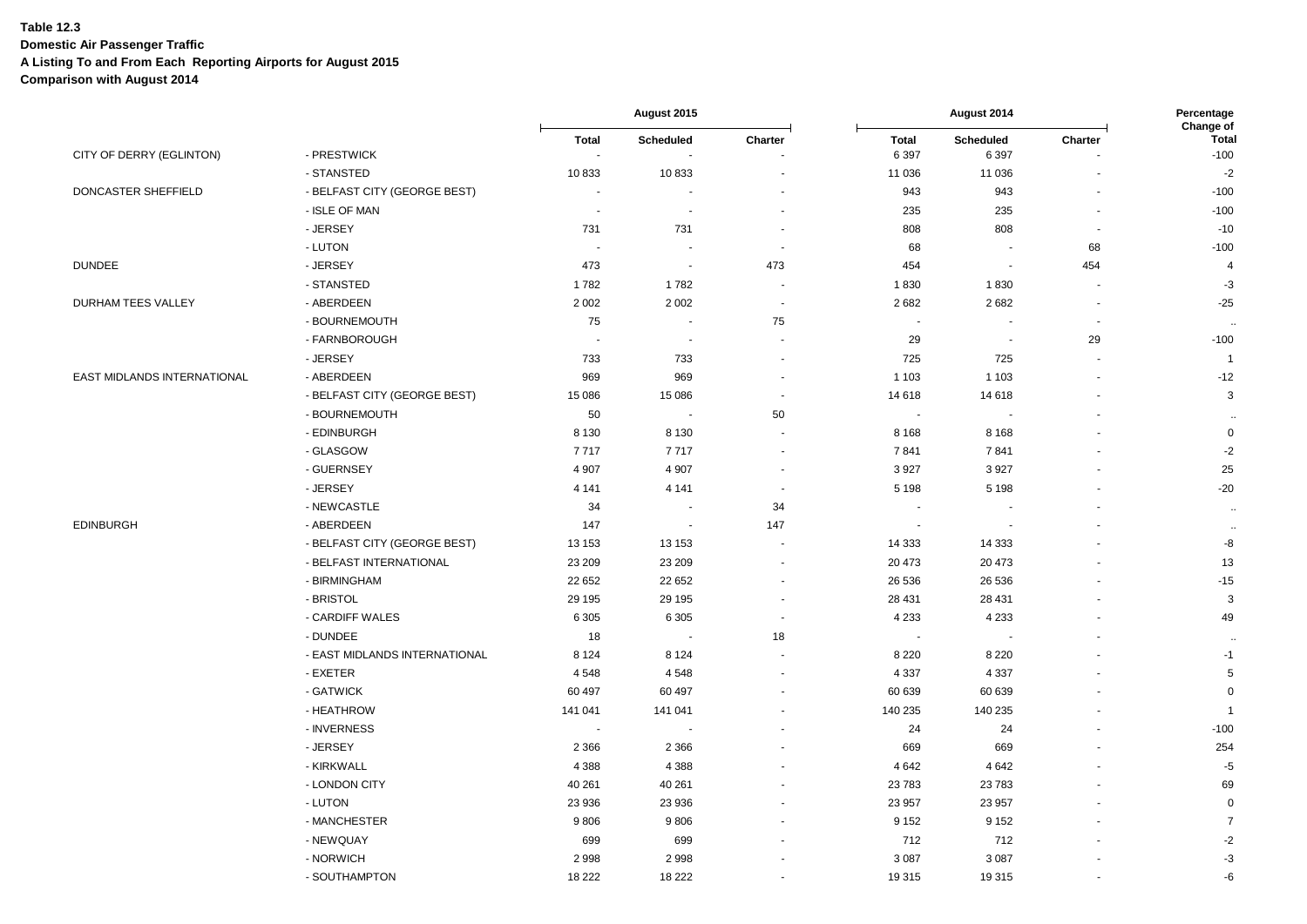**Domestic Air Passenger Traffic**

**A Listing To and From Each Reporting Airports for August 2015**

|                  |                               | August 2015            |                          |                          |                          | August 2014                 |                           |                                        |
|------------------|-------------------------------|------------------------|--------------------------|--------------------------|--------------------------|-----------------------------|---------------------------|----------------------------------------|
| <b>EDINBURGH</b> | - STANSTED                    | <b>Total</b><br>47 217 | Scheduled<br>47 217      | Charter                  | <b>Total</b><br>26 7 28  | <b>Scheduled</b><br>26 7 28 | Charter                   | <b>Change of</b><br><b>Total</b><br>77 |
|                  | - STORNOWAY                   | 1851                   | 1851                     |                          | 1896                     | 1896                        |                           | $-2$                                   |
|                  | - SUMBURGH                    | 4 2 6 4                | 4 2 6 4                  |                          | 4780                     | 4780                        |                           | $-11$                                  |
|                  | - WICK JOHN O GROATS          | 893                    | 893                      |                          | 1 0 5 7                  | 1 0 5 7                     |                           | $-16$                                  |
| <b>EXETER</b>    | - BELFAST CITY (GEORGE BEST)  | 3839                   | 3839                     | $\blacksquare$           | 4 3 4 7                  | 4 3 4 7                     |                           | $-12$                                  |
|                  | - EDINBURGH                   | 4577                   | 4577                     | $\overline{\phantom{a}}$ | 4 3 2 2                  | 4 3 2 2                     | $\sim$                    | 6                                      |
|                  | - GATWICK                     | 111                    | $\blacksquare$           | 111                      |                          |                             |                           | $\ddotsc$                              |
|                  | - GLASGOW                     | $\sim$                 | ÷.                       |                          | 3 3 9 7                  | 3 3 9 7                     |                           | $-100$                                 |
|                  | - GUERNSEY                    | 2586                   | 2586                     |                          | 2 3 1 9                  | 2 3 1 9                     | $\blacksquare$            | 12                                     |
|                  | - ISLES OF SCILLY (ST.MARYS)  | 2566                   | 2566                     |                          | 2946                     | 2946                        |                           | $-13$                                  |
|                  | - JERSEY                      | 3762                   | 3762                     |                          | 3722                     | 3722                        |                           | $\overline{1}$                         |
|                  | - LONDON CITY                 | 4 1 9 7                | 4 1 9 7                  |                          | $\sim$                   |                             |                           | $\ddotsc$                              |
|                  | - MANCHESTER                  | 11 275                 | 11 275                   |                          | 9 3 6 0                  | 9 3 5 7                     | $\ensuremath{\mathsf{3}}$ | 20                                     |
|                  | - NEWCASTLE                   | 3613                   | 3613                     |                          | $\overline{\phantom{a}}$ |                             |                           | $\ddot{\phantom{a}}$                   |
|                  | - NEWQUAY                     |                        | ÷.                       | $\overline{\phantom{a}}$ | 12                       | 12                          | $\overline{\phantom{a}}$  | $-100$                                 |
|                  | - NORWICH                     | 55                     | $\overline{\phantom{a}}$ | 55                       |                          |                             |                           | $\ddot{\phantom{a}}$                   |
| <b>GLASGOW</b>   | - BARRA                       | 1484                   | 1484                     |                          | 1 4 9 4                  | 1494                        |                           | $-1$                                   |
|                  | - BELFAST CITY (GEORGE BEST)  | 14 946                 | 14 946                   |                          | 14 635                   | 14 635                      |                           | $\overline{2}$                         |
|                  | - BELFAST INTERNATIONAL       | 23 3 27                | 23 327                   |                          | 21 052                   | 21 052                      |                           | 11                                     |
|                  | - BENBECULA                   | 2 4 0 2                | 2 4 0 2                  |                          | 2 3 5 8                  | 2 3 5 8                     |                           | $\overline{2}$                         |
|                  | - BIRMINGHAM                  | 19 194                 | 19 194                   |                          | 19747                    | 19747                       |                           | $-3$                                   |
|                  | - BOURNEMOUTH                 | 4588                   | 4588                     |                          | $\blacksquare$           |                             |                           | $\ddot{\phantom{a}}$                   |
|                  | - BRISTOL                     | 20 258                 | 20 258                   |                          | 19 353                   | 19 353                      |                           | $5\phantom{.0}$                        |
|                  | - CAMPBELTOWN                 | 949                    | 949                      |                          | 1 0 5 2                  | 1 0 5 2                     |                           | $-10$                                  |
|                  | - CARDIFF WALES               | 2997                   | 2 9 9 7                  |                          | 2794                     | 2794                        |                           | $\overline{7}$                         |
|                  | - CITY OF DERRY (EGLINTON)    | 7 2 3 0                | 7 2 3 0                  |                          |                          |                             |                           | $\ddotsc$                              |
|                  | - EAST MIDLANDS INTERNATIONAL | 7776                   | 7776                     |                          | 7877                     | 7877                        |                           | $-1$                                   |
|                  | - EXETER                      |                        |                          |                          | 3 3 9 4                  | 3 3 9 4                     |                           | $-100$                                 |
|                  | - GATWICK                     | 55 408                 | 55 408                   |                          | 51 640                   | 51 640                      | $\blacksquare$            | $\overline{7}$                         |
|                  | - GUERNSEY                    |                        | $\overline{a}$           |                          | 52                       | $\sim$                      | 52                        | $-100$                                 |
|                  | - HEATHROW                    | 76 128                 | 76 128                   |                          | 71 130                   | 71 130                      | $\blacksquare$            | $\overline{7}$                         |
|                  | - ISLAY                       | 2935                   | 2935                     |                          | 2729                     | 2729                        | $\blacksquare$            | 8                                      |
|                  | - ISLE OF MAN                 | 1 0 5 1                | 1 0 5 1                  |                          | 1 0 2 2                  | 1 0 2 2                     |                           | 3                                      |
|                  | - JERSEY                      | 4 2 0 6                | 4 2 0 6                  |                          | 4 4 3 2                  | 4 4 3 2                     |                           | $-5$                                   |
|                  | - KIRKWALL                    | 1537                   | 1537                     |                          | 1 601                    | 1601                        |                           | $-4$                                   |
|                  | - LEEDS BRADFORD              | 554                    | 554                      |                          | 647                      | 647                         |                           | $-14$                                  |
|                  | - LONDON CITY                 | 15 3 24                | 15 3 24                  |                          | 14 147                   | 14 147                      |                           | 8                                      |
|                  | - LUTON                       | 16 998                 | 16 998                   |                          | 24 3 53                  | 24 3 53                     |                           | $-30$                                  |
|                  | - MANCHESTER                  | 3575                   | 3575                     |                          | 5970                     | 5970                        |                           | $-40$                                  |
|                  | - SOUTHAMPTON                 | 14 063                 | 14 063                   |                          | 14 916                   | 14 916                      |                           | -6                                     |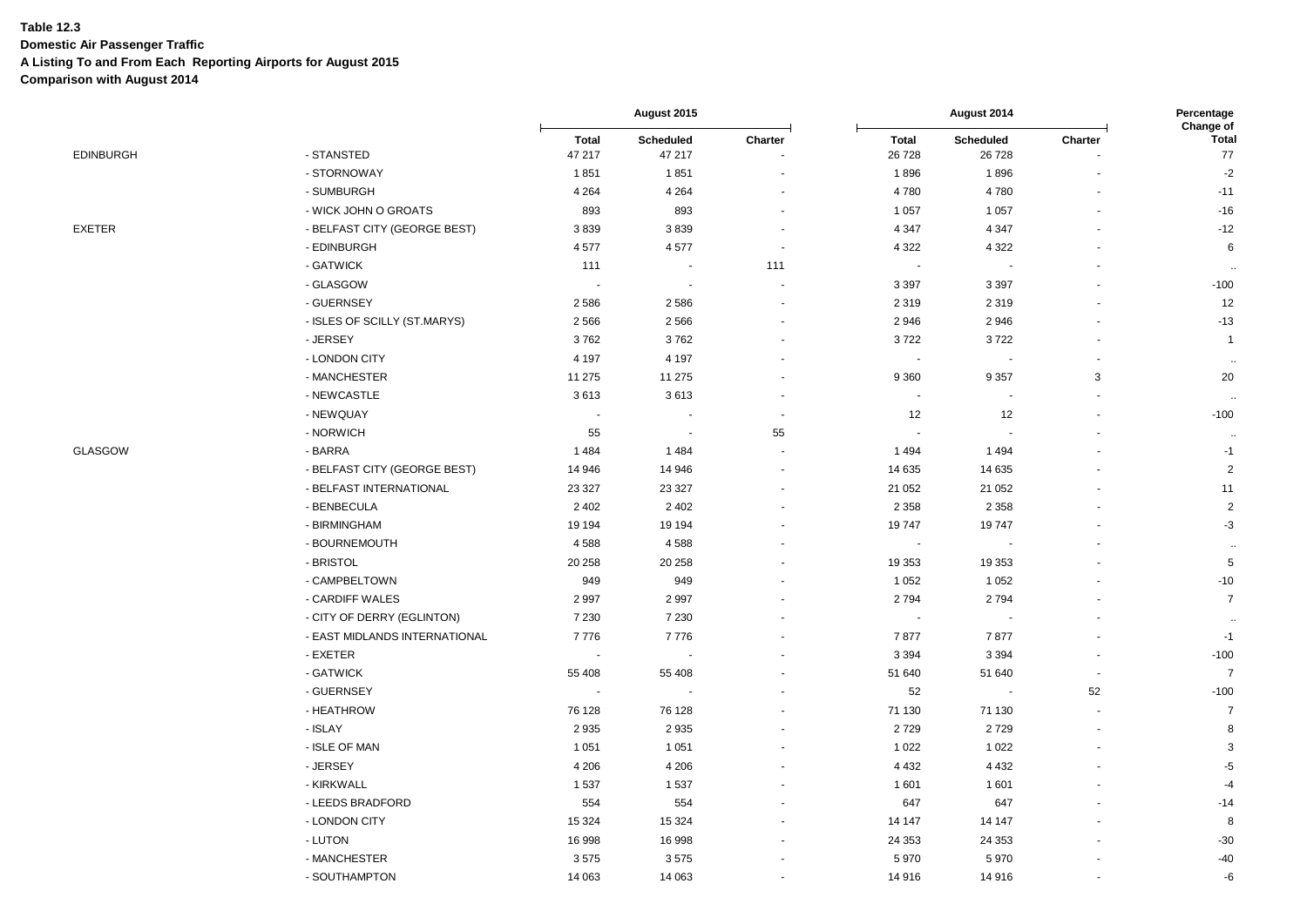**Domestic Air Passenger Traffic**

**A Listing To and From Each Reporting Airports for August 2015**

|                        |                               |                        | August 2015         |                          | August 2014              |                          | Percentage<br>Change of  |                     |
|------------------------|-------------------------------|------------------------|---------------------|--------------------------|--------------------------|--------------------------|--------------------------|---------------------|
| <b>GLASGOW</b>         | - STANSTED                    | <b>Total</b><br>44 017 | Scheduled<br>44 017 | Charter                  | <b>Total</b><br>20 554   | Scheduled<br>20 554      | Charter                  | <b>Total</b><br>114 |
|                        | - STORNOWAY                   | 5 5 9 6                | 5 5 9 6             |                          | 6 1 3 5                  | 6 1 3 5                  |                          | -9                  |
|                        | - SUMBURGH                    | 2696                   | 2696                |                          | 2 2 1 7                  | 2 2 1 7                  |                          | 22                  |
|                        | - TIREE                       | 1 1 7 2                | 1 1 7 2             | ÷.                       | 1019                     | 1019                     | $\overline{\phantom{a}}$ | 15                  |
| <b>GLOUCESTERSHIRE</b> | - ISLE OF MAN                 | 959                    | 959                 | $\sim$                   | 1 3 0 6                  | 1 3 0 6                  |                          | $-27$               |
|                        | - JERSEY                      | 134                    | 134                 |                          | 74                       | 74                       |                          | 81                  |
| <b>GUERNSEY</b>        | - ALDERNEY                    | 4 2 1 6                | 4 2 1 6             |                          | 4 6 0 6                  | 4 60 6                   |                          | -8                  |
|                        | - BIRMINGHAM                  | 2889                   | 2889                | ÷,                       | 2601                     | 2601                     |                          | 11                  |
|                        | - BOURNEMOUTH                 | 85                     |                     | 85                       | $\overline{\phantom{a}}$ |                          |                          | $\sim$              |
|                        | - BRISTOL                     | 3413                   | 3413                | $\overline{\phantom{a}}$ | 3 1 8 1                  | 3 1 8 1                  |                          | $\boldsymbol{7}$    |
|                        | - EAST MIDLANDS INTERNATIONAL | 4 9 61                 | 4 9 6 1             |                          | 3972                     | 3972                     |                          | 25                  |
|                        | - EXETER                      | 2509                   | 2 5 0 9             | ÷.                       | 2 3 5 8                  | 2 3 5 8                  | $\overline{\phantom{a}}$ | $\,6\,$             |
|                        | - GATWICK                     | 30 5 25                | 30 5 25             | $\sim$                   | 30 237                   | 30 237                   | $\overline{\phantom{a}}$ | $\mathbf{1}$        |
|                        | - GLASGOW                     |                        |                     |                          | 46                       | $\overline{\phantom{a}}$ | 46                       | $-100$              |
|                        | - JERSEY                      | 9 1 4 4                | 9 1 4 4             |                          | 9913                     | 9913                     | ÷,                       | -8                  |
|                        | - LONDON CITY                 | 1781                   | 1781                |                          | $\tilde{\phantom{a}}$    |                          | $\ddot{\phantom{1}}$     | $\ddotsc$           |
|                        | - MANCHESTER                  | 8510                   | 8510                |                          | 7419                     | 7419                     | ÷,                       | 15                  |
|                        | - NORWICH                     | 153                    | 153                 |                          | 208                      | 208                      |                          | $-26$               |
|                        | - SOUTHAMPTON                 | 13 3 9 9               | 13 399              |                          | 21 5 9 5                 | 21 595                   |                          | $-38$               |
|                        | - STANSTED                    | 4 2 3 3                | 4 2 3 3             |                          | 3 4 0 4                  | 3 4 0 4                  |                          | 24                  |
| <b>HUMBERSIDE</b>      | - ABERDEEN                    | 2461                   | 2461                | $\blacksquare$           | 3 2 6 0                  | 3 2 6 0                  | $\blacksquare$           | $-25$               |
|                        | - EAST MIDLANDS INTERNATIONAL | 17                     | 17                  | $\sim$                   | $\blacksquare$           |                          |                          | $\bullet\bullet$    |
|                        | - GATWICK                     | 37                     | $\sim$              | 37                       | $\sim$                   | $\sim$                   |                          | $\ddotsc$           |
|                        | - JERSEY                      | 634                    | 634                 | $\sim$                   | 707                      | 707                      |                          | $-10$               |
|                        | - NORWICH                     | $\sim$                 |                     | $\sim$                   | 43                       | 43                       | $\ddot{\phantom{1}}$     | $-100$              |
| <b>INVERNESS</b>       | - BELFAST CITY (GEORGE BEST)  | 3014                   | 3014                | ÷.                       | 3 1 4 1                  | 3 1 4 1                  | $\overline{\phantom{a}}$ | $-4$                |
|                        | - BENBECULA                   | 438                    | 438                 |                          | 582                      | 582                      |                          | $-25$               |
|                        | - BIRMINGHAM                  | 4 3 5 5                | 4 3 5 5             |                          | 5577                     | 5577                     |                          | $-22$               |
|                        | - BRISTOL                     | 9310                   | 9310                |                          | 8743                     | 8743                     |                          | $\,6\,$             |
|                        | - EDINBURGH                   | 15                     | 15                  |                          | 13                       | 13                       | $\overline{\phantom{a}}$ | 15                  |
|                        | - GATWICK                     | 18811                  | 18811               |                          | 18 120                   | 18 120                   |                          | $\overline{4}$      |
|                        | - JERSEY                      | 664                    | 664                 |                          | 519                      | 519                      | $\overline{\phantom{a}}$ | 28                  |
|                        | - KIRKWALL                    | 1632                   | 1 6 3 2             |                          | 1671                     | 1671                     |                          | $-2$                |
|                        | - LUTON                       | 8738                   | 8738                | ÷.                       | 9039                     | 9023                     | 16                       | $-3$                |
|                        | - MANCHESTER                  | 7043                   | 7 0 4 3             | $\overline{\phantom{a}}$ | 6039                     | 6016                     | 23                       | $17$                |
|                        | - STORNOWAY                   | 2 2 4 4                | 2 0 9 8             | 146                      | 2 5 2 6                  | 2 4 0 0                  | 126                      | $-11$               |
|                        | - SUMBURGH                    | 358                    | 358                 | $\blacksquare$           | 303                      | 303                      | $\ddot{\phantom{1}}$     | 18                  |
| <b>ISLAY</b>           | - GLASGOW                     | 2916                   | 2916                |                          | 2707                     | 2707                     | $\overline{\phantom{a}}$ | 8                   |
| <b>ISLE OF MAN</b>     | - BELFAST CITY (GEORGE BEST)  | 2 2 0 0                | 2 2 0 0             | $\sim$                   | 2 3 2 3                  | 2 3 2 3                  |                          | $-5$                |
|                        | - BIRMINGHAM                  | 4 5 3 3                | 4 5 3 3             | $\sim$                   | 4878                     | 4878                     | ÷,                       | $-7$                |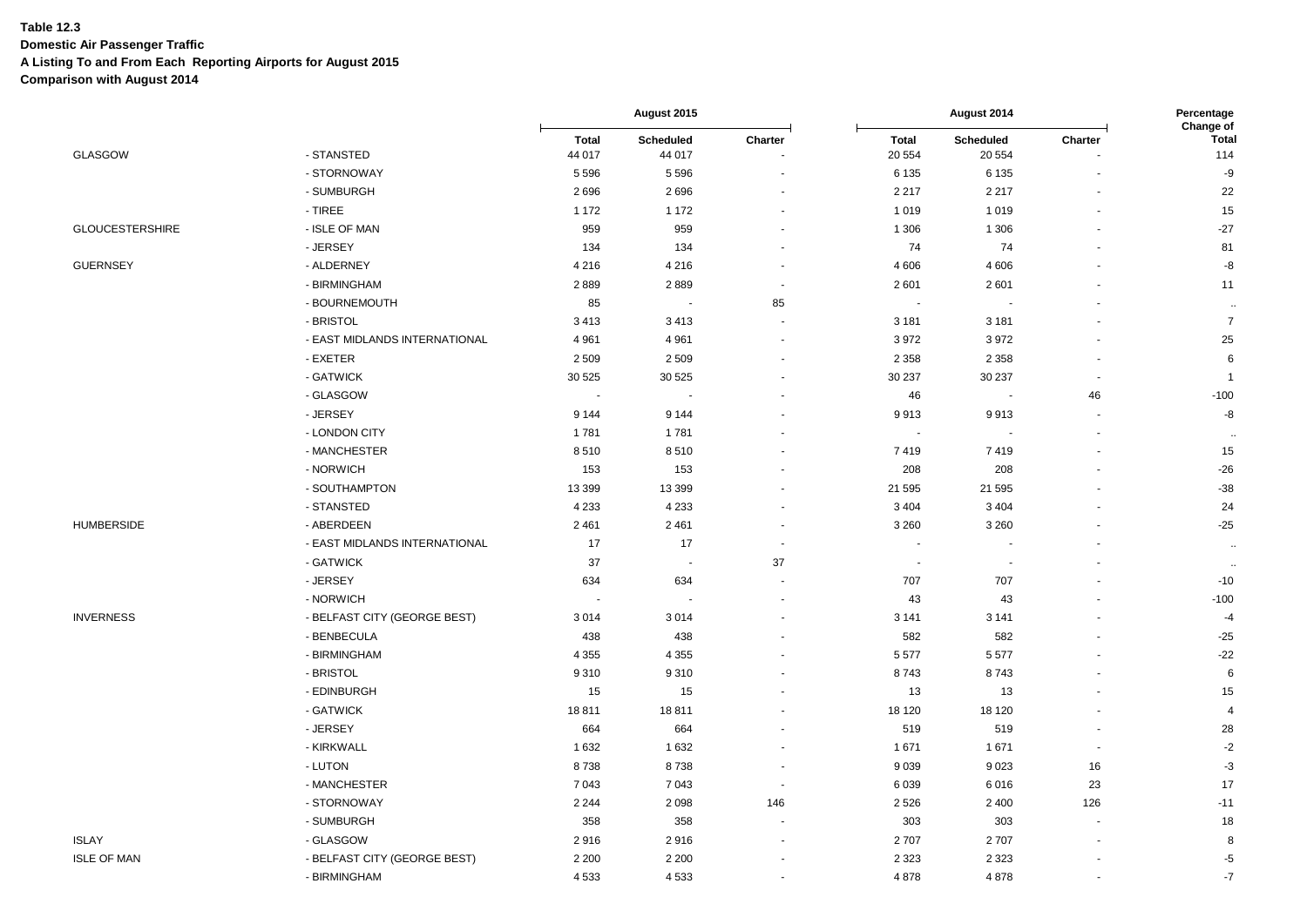**Domestic Air Passenger Traffic**

**A Listing To and From Each Reporting Airports for August 2015**

|                    |                               | August 2015              |                          | August 2014              |                      |                   | Percentage<br>Change of  |                       |
|--------------------|-------------------------------|--------------------------|--------------------------|--------------------------|----------------------|-------------------|--------------------------|-----------------------|
| <b>ISLE OF MAN</b> | - BLACKPOOL                   | <b>Total</b><br>1 1 2 3  | Scheduled<br>1 1 2 3     | Charter                  | <b>Total</b><br>1646 | Scheduled<br>1646 | Charter                  | <b>Total</b><br>$-32$ |
|                    | - BRISTOL                     | 4 1 7 4                  | 4 1 7 4                  |                          |                      |                   |                          |                       |
|                    | - DONCASTER SHEFFIELD         | $\overline{\phantom{a}}$ | $\sim$                   |                          | 238                  | 238               |                          | $-100$                |
|                    | - GATWICK                     | 11 644                   | 11 644                   |                          | 11 624               | 11 624            |                          | $\mathbf 0$           |
|                    | - GLASGOW                     | 1 0 5 6                  | 1 0 5 6                  |                          | 1 0 4 1              | 1 0 4 1           |                          | $\mathbf{1}$          |
|                    | - GLOUCESTERSHIRE             | 963                      | 963                      | $\overline{\phantom{a}}$ | 1 3 0 3              | 1 3 0 3           |                          | $-26$                 |
|                    | - LEEDS BRADFORD              | 146                      | $\overline{\phantom{a}}$ | 146                      | $\blacksquare$       |                   |                          | $\ddotsc$             |
|                    | - LIVERPOOL (JOHN LENNON)     | 16 619                   | 16619                    |                          | 16 594               | 16 5 94           |                          | $\mathbf 0$           |
|                    | - LONDON CITY                 | 4933                     | 4933                     |                          | 6630                 | 6630              |                          | $-26$                 |
|                    | - MANCHESTER                  | 14 371                   | 14 371                   |                          | 15 087               | 15 087            |                          | $-5$                  |
|                    | - NEWCASTLE                   | 463                      | 463                      |                          | 480                  | 480               |                          | $-4$                  |
|                    | - STANSTED                    | 6088                     | 6 0 8 8                  |                          |                      |                   |                          | $\ddot{\phantom{a}}$  |
| JERSEY             | - ABERDEEN                    | 643                      | 643                      |                          | 681                  | 681               |                          | -6                    |
|                    | - BELFAST INTERNATIONAL       | 3 1 2 2                  | 3 1 2 2                  |                          | 2 5 0 9              | 2 5 0 9           |                          | 24                    |
|                    | - BIRMINGHAM                  | 8 4 6 6                  | 8 4 6 6                  |                          | 8 1 2 6              | 8 1 2 6           |                          | 4                     |
|                    | - BOURNEMOUTH                 | 3 3 9 1                  | 3 3 9 1                  |                          |                      |                   |                          |                       |
|                    | - BRISTOL                     | 3 3 2 0                  | 3 3 2 0                  |                          | 3814                 | 3814              |                          | $-13$                 |
|                    | - CAMBRIDGE                   | 480                      | 480                      |                          | 402                  | 402               |                          | 19                    |
|                    | - CARDIFF WALES               | 2 1 1 8                  | 2 1 1 8                  |                          | 1910                 | 1910              |                          | 11                    |
|                    | - DONCASTER SHEFFIELD         | 745                      | 745                      |                          | 813                  | 813               |                          | -8                    |
|                    | - DUNDEE                      | 474                      | 474                      |                          | 453                  | 453               |                          | 5                     |
|                    | - DURHAM TEES VALLEY          | 752                      | 752                      |                          | 727                  | 727               | $\overline{\phantom{a}}$ | 3                     |
|                    | - EAST MIDLANDS INTERNATIONAL | 4 1 2 5                  | 4 1 2 5                  |                          | 5 2 1 2              | 4 0 27            | 1 1 8 5                  | $-21$                 |
|                    | - EDINBURGH                   | 2 3 7 2                  | 2 3 7 2                  |                          | 662                  | 662               |                          | 258                   |
|                    | - EXETER                      | 4 0 0 4                  | 4 0 0 4                  |                          | 3801                 | 3801              |                          | 5                     |
|                    | - GATWICK                     | 64 896                   | 64 896                   |                          | 63 589               | 63 589            |                          | $\sqrt{2}$            |
|                    | - GLASGOW                     | 4 1 3 7                  | 4 1 3 7                  |                          | 4 3 2 1              | 4 3 21            |                          | $-4$                  |
|                    | - GLOUCESTERSHIRE             | 140                      | 140                      |                          | 79                   | 79                |                          | 77                    |
|                    | - GUERNSEY                    | 8724                     | 8724                     |                          | 9550                 | 9550              |                          | -9                    |
|                    | - HUMBERSIDE                  | 618                      | 618                      |                          | 709                  | 709               |                          | $-13$                 |
|                    | - INVERNESS                   | 662                      | 662                      |                          | 516                  | 516               |                          | 28                    |
|                    | - LEEDS BRADFORD              | 8798                     | 8798                     |                          | 3 4 7 0              | 3 4 7 0           |                          | 154                   |
|                    | - LIVERPOOL (JOHN LENNON)     | 13 678                   | 13678                    |                          | 10 901               | 10 901            |                          | 25                    |
|                    | - LONDON CITY                 | 3 2 6 5                  | 3 2 6 5                  |                          | 3 2 1 5              | 3 2 1 5           |                          | 2                     |
|                    | - MANCHESTER                  | 7825                     | 7825                     |                          | 8802                 | 8 8 0 2           |                          | $-11$                 |
|                    | - NEWCASTLE                   | 3 3 3 0                  | 3 3 3 0                  |                          | 2526                 | 2526              |                          | 32                    |
|                    | - NORWICH                     | 724                      | 724                      |                          | 616                  | 616               |                          | 18                    |
|                    | - OXFORD (KIDLINGTON)         |                          |                          |                          | 352                  | 352               |                          | $-100$                |
|                    | - SOUTHAMPTON                 | 11 519                   | 11 519                   |                          | 18 0 24              | 18 0 24           |                          | $-36$                 |
|                    | - SOUTHEND                    | 4755                     | 4755                     | $\sim$                   | 2 4 1 7              | 2417              |                          | 97                    |
|                    |                               |                          |                          |                          |                      |                   |                          |                       |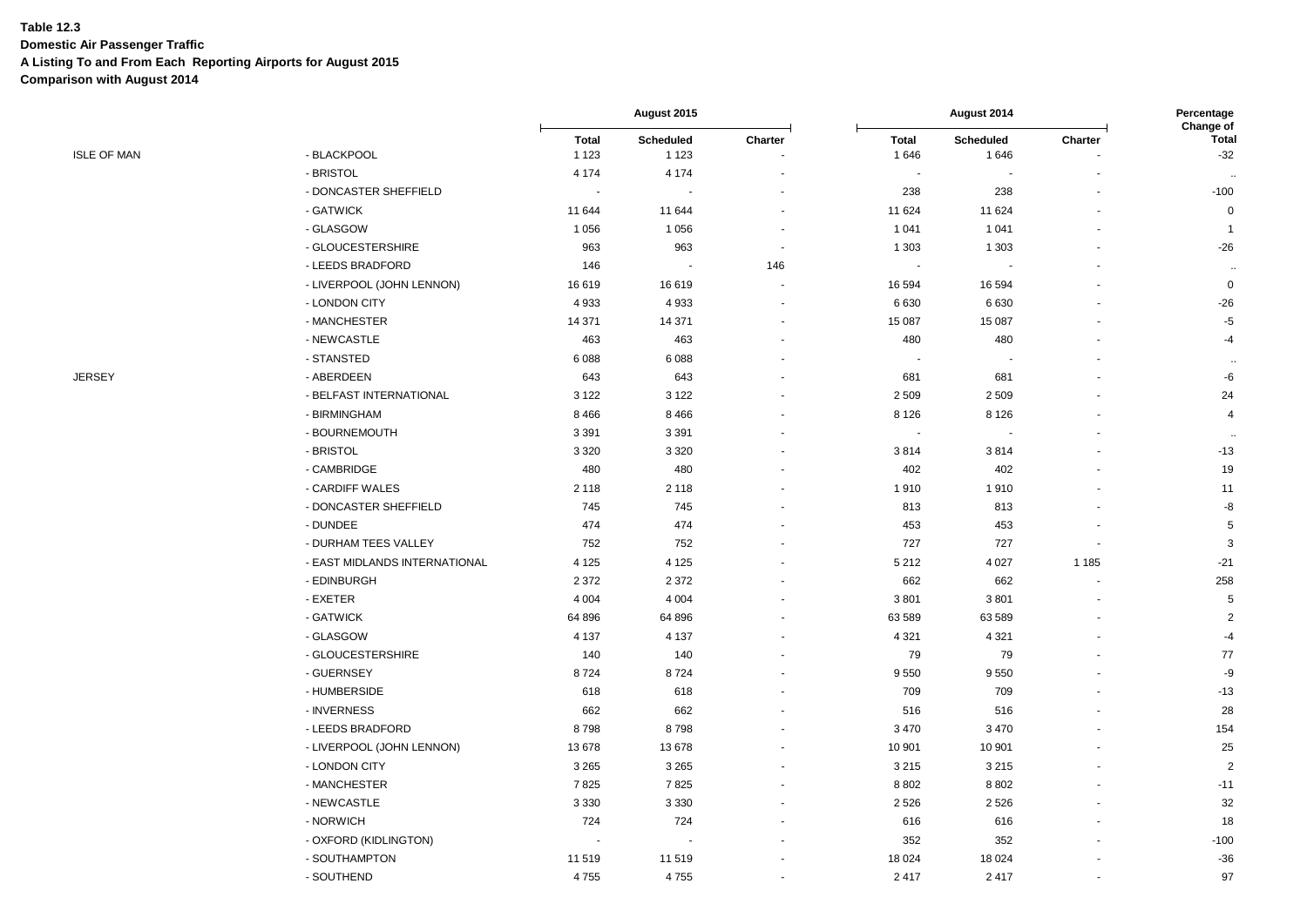# **Table 12.3 Domestic Air Passenger Traffic A Listing To and From Each Reporting Airports for August 2015 Comparison with August 2014**

|                         |                              |                | August 2015              |                          |                | August 2014              |                          | Percentage<br>Change of |
|-------------------------|------------------------------|----------------|--------------------------|--------------------------|----------------|--------------------------|--------------------------|-------------------------|
|                         |                              | Total          | Scheduled                | Charter                  | Total          | <b>Scheduled</b>         | Charter                  | <b>Total</b>            |
| <b>JERSEY</b>           | - STANSTED                   |                |                          |                          | 3 1 7 7        | 3 1 7 7                  |                          | $-100$                  |
| <b>KIRKWALL</b>         | - ABERDEEN                   | 4570           | 4570                     |                          | 4 6 0 6        | 4 6 0 6                  |                          | $-1$                    |
|                         | - EDAY                       | 46             | 46                       | $\overline{a}$           | 36             | 36                       |                          | 28                      |
|                         | - EDINBURGH                  | 4 4 3 7        | 4 4 3 7                  |                          | 4 6 23         | 4 6 23                   |                          | $-4$                    |
|                         | - GLASGOW                    | 1542           | 1542                     |                          | 1567           | 1567                     |                          | $-2$                    |
|                         | - INVERNESS                  | 815            | 815                      |                          | 837            | 837                      |                          | $-3$                    |
|                         | - NORTH RONALDSAY            | 642            | 642                      |                          | 725            | 725                      |                          | $-11$                   |
|                         | - PAPA WESTRAY               | 473            | 473                      |                          | 460            | 460                      |                          | 3                       |
|                         | - SANDAY                     | 212            | 212                      |                          | 260            | 260                      |                          | $-18$                   |
|                         | - STRONSAY                   | 227            | 227                      |                          | 236            | 236                      |                          | $-4$                    |
|                         | - SUMBURGH                   | 869            | 869                      |                          | 1011           | 1 0 1 1                  | $\overline{a}$           | $-14$                   |
|                         | - WESTRAY                    | 267            | 267                      | $\blacksquare$           | 359            | 359                      | $\ddot{\phantom{1}}$     | $-26$                   |
| LEEDS BRADFORD          | - ABERDEEN                   | 1 2 7 0        | 1 2 7 0                  | ÷,                       | 1 0 5 2        | 1 0 5 2                  | ÷.                       | 21                      |
|                         | - BELFAST CITY (GEORGE BEST) | 14 447         | 14 447                   | $\blacksquare$           | 14 701         | 14701                    |                          | $-2$                    |
|                         | - GATWICK                    | 72             |                          | 72                       |                |                          |                          | $\ddotsc$               |
|                         | - GLASGOW                    | 559            | 559                      | $\sim$                   | 647            | 647                      |                          | $-14$                   |
|                         | - HEATHROW                   | 13 189         | 13 189                   | $\sim$                   | 11 834         | 11 834                   |                          | 11                      |
|                         | - ISLE OF MAN                | 108            | $\overline{a}$           | 108                      | $\blacksquare$ | $\overline{\phantom{a}}$ |                          | $\ddotsc$               |
|                         | - JERSEY                     | 7826           | 7826                     |                          | 3 4 7 7        | 3 4 7 7                  |                          | 125                     |
|                         | - SOUTHAMPTON                | 4 1 0 6        | 4 10 6                   | $\sim$                   | 1 2 3 4        | 1 2 3 4                  | $\blacksquare$           | 233                     |
| LERWICK (TINGWALL)      | - FAIR ISLE                  | 379            | 379                      | $\sim$                   | 407            | 407                      | $\overline{a}$           | $-7$                    |
|                         | - FOULA                      | 143            | 143                      |                          | 92             | 92                       |                          | 55                      |
|                         | - OUT SKERRIES               | $\overline{2}$ | $\sqrt{2}$               |                          | 17             | 17                       |                          | $-88$                   |
|                         | - PAPA STOUR                 | $\overline{7}$ | $\overline{7}$           |                          | 11             | 11                       |                          | $-36$                   |
| LIVERPOOL (JOHN LENNON) | - BELFAST CITY (GEORGE BEST) | 10798          | 10798                    |                          | $\blacksquare$ | ÷,                       | ÷,                       | $\ddot{\phantom{a}}$    |
|                         | - BELFAST INTERNATIONAL      | 37 697         | 37 697                   | $\overline{\phantom{a}}$ | 36 503         | 36 503                   |                          | 3                       |
|                         | - BOURNEMOUTH                | 75             | $\overline{\phantom{a}}$ | 75                       | $\sim$         | $\sim$                   |                          | $\ddot{\phantom{a}}$    |
|                         | - CITY OF DERRY (EGLINTON)   | 7664           | 7664                     |                          | 8672           | 8672                     | $\overline{\phantom{a}}$ | $-12$                   |
|                         | - FARNBOROUGH                |                |                          | $\blacksquare$           | 38             | $\blacksquare$           | 38                       | $-100$                  |
|                         | - GATWICK                    |                |                          |                          | 43             | $\overline{a}$           | 43                       | $-100$                  |
|                         | - ISLE OF MAN                | 16 359         | 16 359                   | $\sim$                   | 16 4 65        | 16 4 65                  | $\overline{\phantom{a}}$ | $-1$                    |
|                         | - JERSEY                     | 13648          | 13 648                   | $\sim$                   | 10 902         | 10 902                   | $\sim$                   | 25                      |
|                         | - LUTON                      | 200            | $\overline{\phantom{a}}$ | 200                      | 37             | $\blacksquare$           | 37                       | 441                     |
|                         | - NEWQUAY                    | 2590           | 2 5 9 0                  | $\sim$                   | 2580           | 2580                     | $\tilde{\phantom{a}}$    | $\pmb{0}$               |
|                         | - OXFORD (KIDLINGTON)        | 72             |                          | 72                       |                |                          | $\overline{\phantom{a}}$ | $\ddot{\phantom{a}}$    |
|                         | - SOUTHAMPTON                | 78             | $\blacksquare$           | 78                       | 81             | $\overline{\phantom{a}}$ | 81                       | $-4$                    |
|                         | - STANSTED                   | 101            | $\overline{\phantom{a}}$ | 101                      |                | $\overline{\phantom{a}}$ |                          |                         |
| <b>MANCHESTER</b>       | - ABERDEEN                   | 16 402         | 16 205                   | 197                      | 19 352         | 19 25 2                  | 100                      | $-15$                   |
|                         | - BELFAST CITY (GEORGE BEST) | 26 261         | 26 26 1                  |                          | 27 803         | 27 803                   |                          | -6                      |
|                         | - BELFAST INTERNATIONAL      | 18 340         | 18 340                   | $\blacksquare$           | 16 179         | 16 179                   | $\blacksquare$           | 13                      |
|                         |                              |                |                          |                          |                |                          |                          |                         |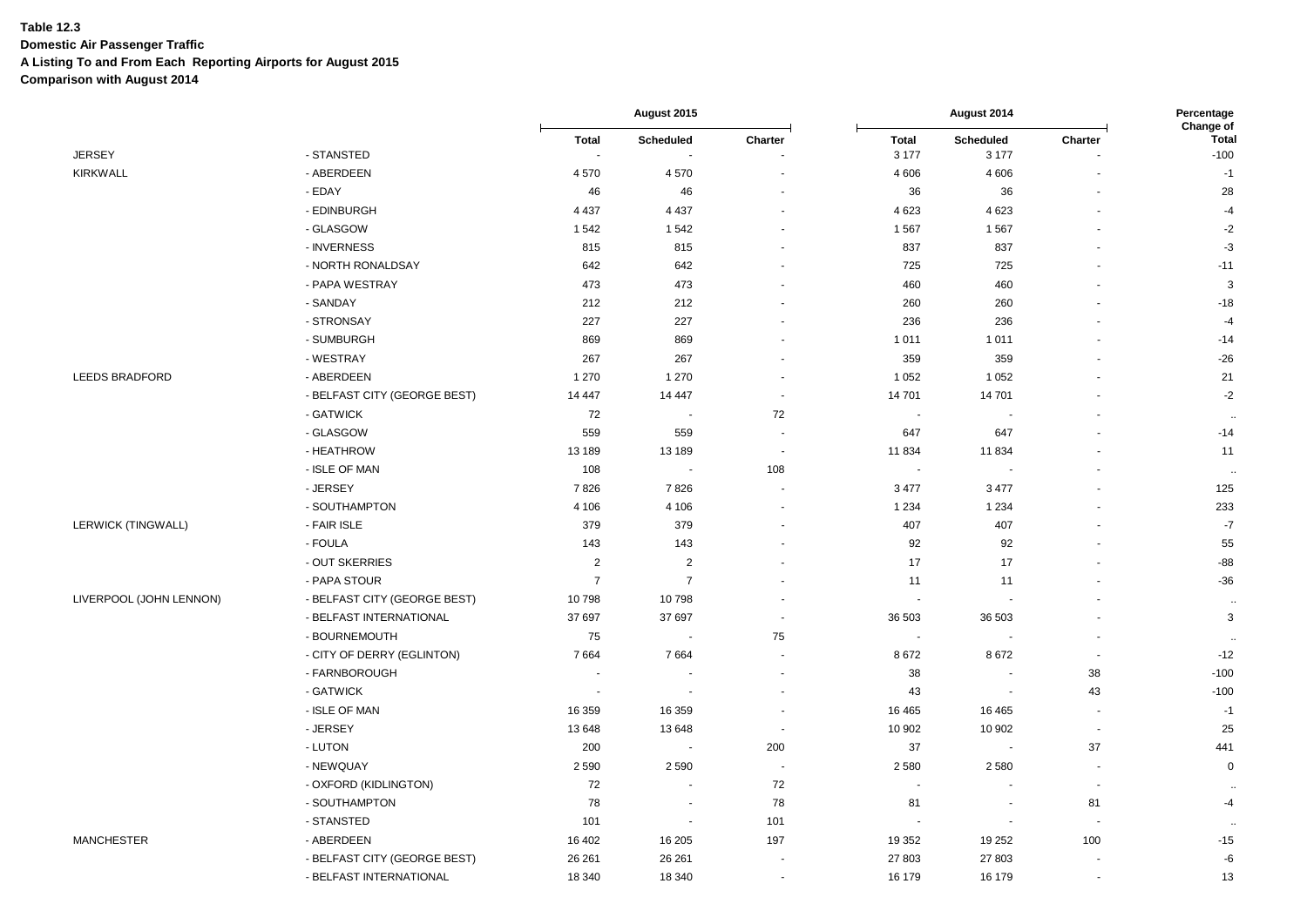**Domestic Air Passenger Traffic**

**A Listing To and From Each Reporting Airports for August 2015**

|            |                               | August 2015             |                          |                          |                          | Percentage<br>Change of  |                          |                 |
|------------|-------------------------------|-------------------------|--------------------------|--------------------------|--------------------------|--------------------------|--------------------------|-----------------|
| MANCHESTER | - BOURNEMOUTH                 | <b>Total</b><br>4 0 5 9 | Scheduled<br>4 0 5 9     | Charter                  | <b>Total</b>             | <b>Scheduled</b>         | Charter                  | <b>Total</b>    |
|            | - CARDIFF WALES               | 166                     | $\sim$                   | 166                      | 189                      | $\overline{\phantom{a}}$ | 189                      | $\sim$<br>$-12$ |
|            | - EDINBURGH                   | 9850                    | 9850                     |                          | 9 1 0 3                  | 9 1 0 3                  |                          | 8               |
|            | - EXETER                      | 11 240                  | 11 240                   | $\sim$                   | 9 2 5 7                  | 9 2 5 7                  | $\blacksquare$           | 21              |
|            | - FARNBOROUGH                 | 40                      | $\sim$                   | 40                       | 37                       |                          | 37                       | 8               |
|            | - GATWICK                     | 40                      | $\overline{\phantom{a}}$ | 40                       | 41                       | $\overline{\phantom{a}}$ | 41                       | $-2$            |
|            | - GLASGOW                     | 3565                    | 3565                     |                          | 5929                     | 5929                     |                          | $-40$           |
|            | - GUERNSEY                    | 8547                    | 8 5 4 7                  |                          | 7 3 9 5                  | 7 3 9 5                  |                          | 16              |
|            | - HEATHROW                    | 61 642                  | 61 642                   | $\sim$                   | 73 644                   | 73 644                   |                          | $-16$           |
|            | - INVERNESS                   | 6999                    | 6999                     |                          | 5997                     | 5997                     |                          | 17              |
|            | - ISLE OF MAN                 | 14 2 27                 | 14 2 27                  |                          | 14 955                   | 14 955                   |                          | $-5$            |
|            | - JERSEY                      | 7823                    | 7823                     | $\sim$                   | 8844                     | 8844                     |                          | $-12$           |
|            | - LUTON                       | 75                      | $\sim$                   | 75                       | 91                       | $\blacksquare$           | 91                       | $-18$           |
|            | - NEWCASTLE                   | 74                      | $\sim$                   | 74                       | 74                       | $\overline{\phantom{a}}$ | 74                       | $\mathbf 0$     |
|            | - NEWQUAY                     | 5769                    | 5769                     | $\sim$                   | 5 0 6 1                  | 5 0 6 1                  | $\blacksquare$           | 14              |
|            | - NORWICH                     | 1891                    | 1817                     | 74                       | 2 1 1 1                  | 2 1 1 1                  |                          | $-10$           |
|            | - SOUTHAMPTON                 | 11 522                  | 11 522                   | $\sim$                   | 14 8 68                  | 14 8 68                  |                          | $-23$           |
|            | - STANSTED                    | 77                      | $\sim$                   | 77                       |                          | $\overline{\phantom{a}}$ | $\sim$                   | $\sim$          |
| NEWCASTLE  | - ABERDEEN                    | 2 1 0 2                 | 2 1 0 2                  | $\sim$                   | 2993                     | 2 9 5 4                  | 39                       | $-30$           |
|            | - BELFAST CITY (GEORGE BEST)  | 2919                    | 2919                     |                          | 3 1 2 4                  | 3 1 2 4                  |                          | $-7$            |
|            | - BELFAST INTERNATIONAL       | 18851                   | 18851                    | $\sim$                   | 16 111                   | 16 111                   | $\blacksquare$           | 17              |
|            | - BIRMINGHAM                  | 419                     | 349                      | 70                       | 560                      | 313                      | 247                      | $-25$           |
|            | - BRISTOL                     | 14 878                  | 14 878                   | $\sim$                   | 14 967                   | 14 927                   | 40                       | $-1$            |
|            | - CARDIFF WALES               | 938                     | 766                      | 172                      | 662                      | 662                      | $\overline{\phantom{a}}$ | 42              |
|            | - DURHAM TEES VALLEY          | 16                      |                          | 16                       |                          |                          |                          | $\sim$          |
|            | - EAST MIDLANDS INTERNATIONAL | 90                      | $\sim$                   | 90                       | $\overline{\phantom{a}}$ | $\blacksquare$           |                          | $\ddotsc$       |
|            | - EXETER                      | 3568                    | 3568                     |                          |                          | $\overline{\phantom{a}}$ |                          | $\ddotsc$       |
|            | - GATWICK                     |                         | $\overline{\phantom{a}}$ |                          | 8520                     | 8520                     |                          | $-100$          |
|            | - HEATHROW                    | 43514                   | 43 514                   |                          | 40 263                   | 40 263                   |                          | 8               |
|            | - ISLE OF MAN                 | 465                     | 465                      |                          | 459                      | 459                      |                          | $\overline{1}$  |
|            | - JERSEY                      | 3 3 3 8                 | 3 3 3 8                  | $\overline{\phantom{a}}$ | 2 5 2 6                  | 2 5 2 6                  | $\overline{\phantom{a}}$ | 32              |
|            | - LUTON                       | 95                      | $\sim$                   | 95                       | 67                       | $\overline{\phantom{a}}$ | 67                       | 42              |
|            | - MANCHESTER                  | 83                      | $\sim$                   | 83                       | 50                       | $\overline{\phantom{a}}$ | 50                       | 66              |
|            | - NEWQUAY                     | 707                     | 707                      |                          | 759                      | 759                      |                          | $-7$            |
|            | - NORWICH                     | 73                      | $\sim$                   | 73                       |                          | $\overline{\phantom{a}}$ | $\overline{\phantom{a}}$ |                 |
|            | - SOUTHAMPTON                 | 9819                    | 9728                     | 91                       | 8490                     | 8 4 9 0                  | $\overline{\phantom{a}}$ | 16              |
|            | - STANSTED                    | 4569                    | 4549                     | 20                       | 30                       | $\overline{\phantom{a}}$ | 30                       | 15,130          |
| NEWQUAY    | - BELFAST CITY (GEORGE BEST)  | 459                     | 459                      |                          | 661                      | 661                      |                          | $-31$           |
|            | - BIRMINGHAM                  | 3947                    | 3 9 4 7                  |                          | 4 0 7 3                  | 4 0 7 3                  |                          | $-3$            |
|            | - EDINBURGH                   | 695                     | 695                      | $\sim$                   | 693                      | 693                      | $\sim$                   | $\mathbf 0$     |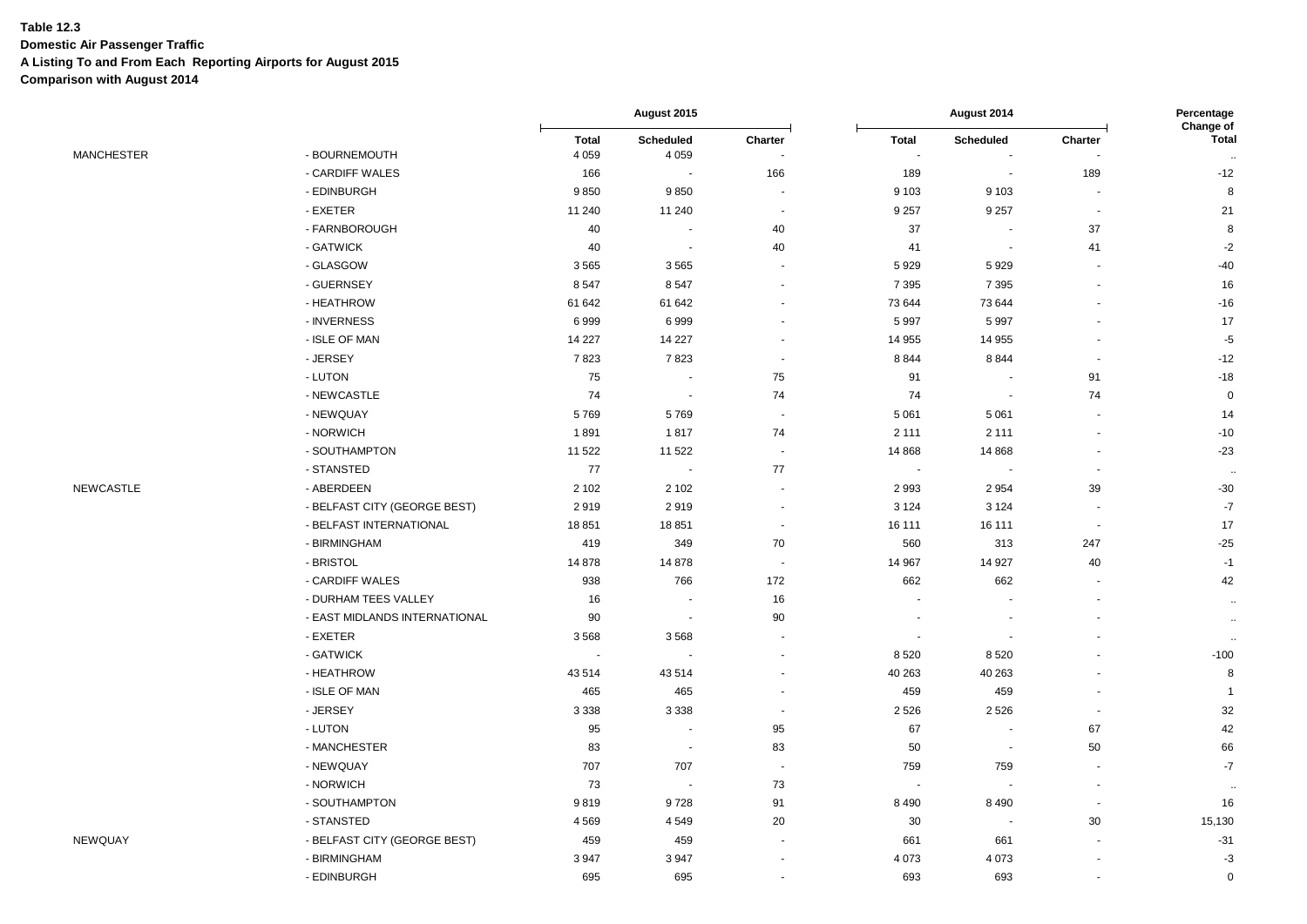**Domestic Air Passenger Traffic**

**A Listing To and From Each Reporting Airports for August 2015**

|                     |                              |                          | August 2015              | August 2014              |                |                             | Percentage               |                                 |
|---------------------|------------------------------|--------------------------|--------------------------|--------------------------|----------------|-----------------------------|--------------------------|---------------------------------|
| NEWQUAY             | - GATWICK                    | <b>Total</b><br>10 282   | Scheduled<br>10 282      | Charter                  | Total<br>7388  | <b>Scheduled</b><br>7 3 8 8 | Charter                  | Change of<br><b>Total</b><br>39 |
|                     | - ISLES OF SCILLY (ST.MARYS) | 2792                     | 2792                     |                          | 3 3 2 9        | 3 3 2 9                     | $\blacksquare$           | $-16$                           |
|                     | - LIVERPOOL (JOHN LENNON)    | 2 5 9 0                  | 2 5 9 0                  |                          | 2580           | 2 5 8 0                     |                          | $\mathbf 0$                     |
|                     | - MANCHESTER                 | 5785                     | 5785                     |                          | 5 2 4 9        | 5 2 4 9                     | ÷,                       | 10                              |
|                     | - NEWCASTLE                  | 707                      | 707                      |                          | 759            | 759                         |                          | $-7$                            |
|                     | - SOUTHEND                   | $\overline{\phantom{a}}$ |                          |                          | 1819           | 1819                        | $\sim$                   | $-100$                          |
|                     | - STANSTED                   | 3 4 6 5                  | 3 4 6 5                  |                          |                |                             |                          | $\ddotsc$                       |
| <b>NORWICH</b>      | - ABERDEEN                   | 4 2 1 8                  | 4 2 1 8                  | $\overline{a}$           | 4 8 3 5        | 4835                        | $\ddot{\phantom{1}}$     | $-13$                           |
|                     | - EDINBURGH                  | 2978                     | 2978                     | $\sim$                   | 3 0 4 4        | 3 0 4 4                     |                          | $-2$                            |
|                     | - EXETER                     | 54                       | $\overline{\phantom{a}}$ | 54                       | $\sim$         |                             | $\blacksquare$           | $\ddotsc$                       |
|                     | - GUERNSEY                   | 144                      | 144                      |                          | 208            | 208                         |                          | $-31$                           |
|                     | - JERSEY                     | 723                      | 723                      | $\overline{\phantom{a}}$ | 608            | 608                         | $\blacksquare$           | 19                              |
|                     | - MANCHESTER                 | 1855                     | 1821                     | 34                       | 2 1 1 5        | 2 1 1 5                     | $\overline{\phantom{a}}$ | $-12$                           |
|                     | - NEWCASTLE                  | 37                       | $\overline{\phantom{a}}$ | 37                       |                |                             | $\ddot{\phantom{1}}$     | $\sim$                          |
|                     | - SOUTHAMPTON                | 38                       | $\blacksquare$           | 38                       | $\sim$         |                             |                          | $\ddotsc$                       |
| OXFORD (KIDLINGTON) | - JERSEY                     |                          |                          |                          | 361            | 361                         |                          | $-100$                          |
| <b>PRESTWICK</b>    | - CITY OF DERRY (EGLINTON)   | ÷,                       | ÷,                       | $\sim$                   | 6492           | 6492                        | $\overline{\phantom{a}}$ | $-100$                          |
| <b>SCATSTA</b>      | - ABERDEEN                   | 11 166                   | $\overline{\phantom{a}}$ | 11 166                   | 13 969         | $\sim$                      | 13 969                   | $-20$                           |
| SOUTHAMPTON         | - ABERDEEN                   | 867                      | 867                      |                          | 347            | 347                         | $\overline{\phantom{a}}$ | 150                             |
|                     | - ALDERNEY                   | 3783                     | 3783                     |                          | 3922           | 3922                        |                          | $-4$                            |
|                     | - BELFAST CITY (GEORGE BEST) | 11 620                   | 11 620                   | $\overline{\phantom{a}}$ | 11 411         | 11 411                      | ÷,                       | $\sqrt{2}$                      |
|                     | - EDINBURGH                  | 18 311                   | 18 3 11                  | $\sim$                   | 19 3 20        | 19 3 20                     |                          | $-5$                            |
|                     | - GLASGOW                    | 14 067                   | 14 067                   | $\sim$                   | 14 9 21        | 14 921                      | $\blacksquare$           | $-6$                            |
|                     | - GUERNSEY                   | 13 4 8 1                 | 13 4 54                  | 27                       | 21 689         | 21 689                      |                          | $-38$                           |
|                     | - JERSEY                     | 15 5 93                  | 15 593                   | $\sim$                   | 18 3 24        | 18 3 24                     | $\sim$                   | $-15$                           |
|                     | - LEEDS BRADFORD             | 6585                     | 6 5 8 5                  | $\overline{\phantom{a}}$ | 1 1 7 5        | 1 1 7 5                     | $\blacksquare$           | 460                             |
|                     | - LIVERPOOL (JOHN LENNON)    | 80                       | $\overline{\phantom{a}}$ | 80                       | 81             | $\overline{\phantom{a}}$    | 81                       | $-1$                            |
|                     | - MANCHESTER                 | 11 666                   | 11 666                   | ÷.                       | 15 082         | 15 082                      | $\overline{a}$           | $-23$                           |
|                     | - NEWCASTLE                  | 9897                     | 9820                     | 77                       | 8529           | 8529                        | $\sim$                   | 16                              |
|                     | - NORWICH                    | 65                       | $\ddot{\phantom{0}}$     | 65                       | $\blacksquare$ |                             | $\blacksquare$           | $\sim$                          |
| <b>STORNOWAY</b>    | - ABERDEEN                   | 481                      | 481                      | $\overline{\phantom{a}}$ | 572            | 572                         | $\blacksquare$           | $-16$                           |
|                     | - BENBECULA                  | 472                      | 472                      |                          | 432            | 432                         | ä,                       | 9                               |
|                     | - EDINBURGH                  | 1612                     | 1612                     |                          | 1659           | 1659                        | $\sim$                   | $-3$                            |
|                     | - GLASGOW                    | 5 5 3 9                  | 5 5 3 9                  | $\blacksquare$           | 6089           | 6 0 8 9                     | $\overline{\phantom{a}}$ | -9                              |
|                     | - INVERNESS                  | 2 5 4 3                  | 2510                     | 33                       | 3 0 9 4        | 3 0 4 2                     | 52                       | $-18$                           |
| <b>SUMBURGH</b>     | - ABERDEEN                   | 15 353                   | 7 5 5 7                  | 7796                     | 14 590         | 8753                        | 5837                     | $5\phantom{.0}$                 |
|                     | - EDINBURGH                  | 4 1 9 3                  | 4 1 9 3                  |                          | 4699           | 4699                        |                          | $-11$                           |
|                     | - FAIR ISLE                  | 27                       | 27                       |                          | 14             | 14                          | $\sim$                   | 93                              |
|                     | - GLASGOW                    | 2654                     | 2 6 5 4                  |                          | 2 2 1 1        | 2 2 1 1                     |                          | 20                              |
|                     | - INVERNESS                  | 379                      | 379                      |                          | 299            | 299                         | $\overline{a}$           | 27                              |